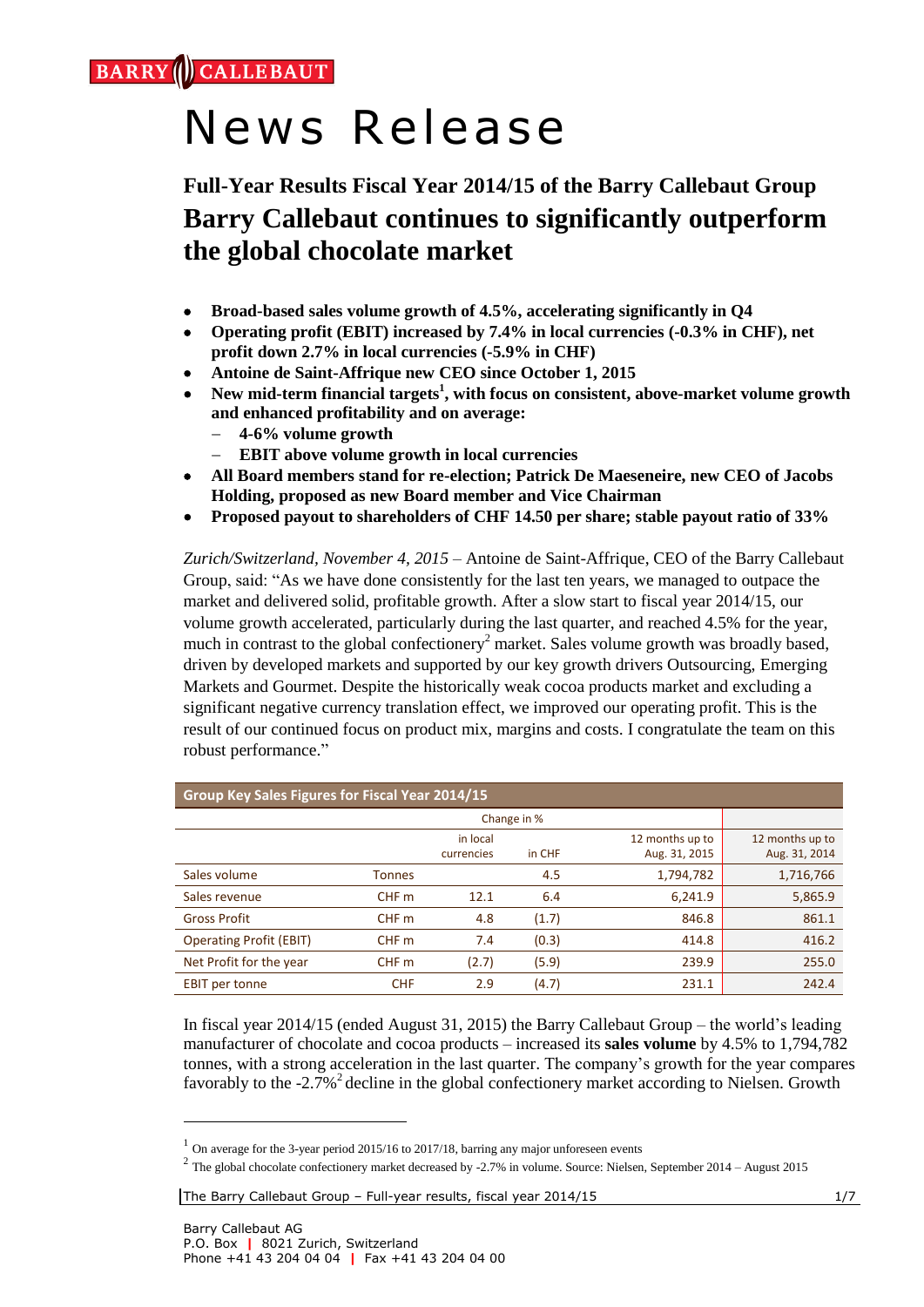was broadly based with strong contributions from the developed markets in Western Europe and North America, as well as from Outsourcing, Emerging Markets and Gourmet & Specialties. **Sales revenue** was up 12.1% in local currencies (6.4% in CHF) to CHF 6,241.9 million, as a result of volume growth and higher cocoa bean prices over the entire fiscal year<sup>3</sup>.

**Gross profit** grew 4.8% in local currencies (-1.7 % in CHF) to CHF 846.8 million. It was heavily impacted by the exceptionally low combined cocoa ratio, which was compensated for by the company's greater focus on margins as well as product and customer mix, bolstered by the growth in the Gourmet & Specialties business.

**Operating profit** (EBIT) rose 7.4% in local currencies (-0.3% in CHF) to CHF 414.8 million, thereby outpacing volume growth. The low EBIT in Global Cocoa was compensated for by the positive EBIT contribution of all other regions and product groups. This is also the result of a good gross margin development and fixed cost discipline. Following a strong prior year, the Group's **EBIT per tonne** grew by 2.9% in local currencies. Due to significant currency translation impacts, EBIT per tonne in CHF declined by 4.7%.

**Net profit for the year** in local currencies was 2.7% below prior year (-5.9% in CHF) and came in at CHF 239.9 million. This is a reflection of the higher average financing requirements mainly due to higher cocoa bean prices, a foreign exchange loss, as well as higher income tax expenses.

# **Outlook – Focus on smart balance between consistent, above-market volume growth and enhanced profitability**

Looking ahead, CEO Antoine de Saint-Affrique said: "We see significant growth opportunities ahead and we are committed to achieving consistent, above-market volume growth based on our three key growth drivers Outsourcing & Partnerships, Emerging Markets and Gourmet & Specialties. We will strike a balance between volume growth and enhanced profitability as well as free cash flow generation – in brief: 'smart' growth. However, we foresee a challenging fiscal year 2015/16 due to the current cocoa products market, which will temporarily affect our profitability. We are driving a number of strategic initiatives, such as the Cocoa Leadership project, to fully leverage our global scale in cocoa, optimize our footprint and strengthen our profitability in the mid-term. We adapt our mid-term guidance to 4-6% volume growth, and EBIT above volume growth in local currencies on average for the 3-year period 2015/16 to 2017/18, barring any major unforeseen events."

# **Strategic milestones achieved in fiscal year 2014/15**

- **"Expansion":** Acquisition of the industrial chocolate manufacturing assets from [World's](https://www.barry-callebaut.com/news/2015/02/barry-callebaut-strengthen-its-manufacturing-footprint-north-america)  [Finest® Chocolate,](https://www.barry-callebaut.com/news/2015/02/barry-callebaut-strengthen-its-manufacturing-footprint-north-america) in the attractive U.S. Midwest region, and signing of a long-term supply agreement for the supply all of their chocolate needs. Signing of the first outsourcing agreement in Southeast Asia with [GarudaFood](https://www.barry-callebaut.com/garuda-food) of Indonesia for the delivery of an important part of their compound chocolate requirements. Inauguration of a new [chocolate factory in](https://www.barry-callebaut.com/news/2014/08/barry-callebaut-opens-first-chocolate-factory-chile)  [Paine/Chile.](https://www.barry-callebaut.com/news/2014/08/barry-callebaut-opens-first-chocolate-factory-chile) Expansion of existing chocolate factories in [Extrema/Brazil](https://www.barry-callebaut.com/news/2014/10/barry-callebaut-announces-expansion-plan-brazilian-factory) and in [Łódź/Poland.](https://www.barry-callebaut.com/news/2014/11/barry-callebaut-expand-its-chocolate-plant-lodz-and-boost-employment) Opening of a low-cost compound chocolate factory in Pune/India. Relocation of CHOCOLATE ACADEMY<sup>TM</sup> center in [Russia](https://www.barry-callebaut.com/news/2015/03/barry-callebaut-inaugurates-new-modernized-chocolate-training-center-russia%E2%80%99s-capital) to downtown Moscow and opening of three such training centers for professionals i[n Tokyo,](https://www.barry-callebaut.com/news/2015/06/barry-callebaut-unveils-its-latest-addition-its-state-art-string-chocolate-academy) [Cologne](https://www.barry-callebaut.com/news/2015/02/barry-callebaut-opened-chocolate-academy-center-cologne) and [Dubai](https://www.barry-callebaut.com/news/2015/01/barry-callebaut-inaugurates-new-chocolate-academy%E2%84%A2-center-middle-east) to further boost the Gourmet business, bringing the total number of CHOCOLATE ACADEMYTM centers to 19. Acquisition of nut specialist [American Almond](https://www.barry-callebaut.com/news/2015/06/barry-callebaut-acquire-assets-american-almond) in the U.S. to enhance the specialties product offering in the Americas.
- "**Innovation**:" Development of new chocolate and compound recipes with [higher thermo](https://www.barry-callebaut.com/hot-chocolate)  [tolerance](https://www.barry-callebaut.com/hot-chocolate) to satisfy the demand for chocolate products in warmer climates. Opening of a new Chocolate Application Center in Wieze/Belgium and the first [Cocoa Application Center](https://www.barry-callebaut.com/news/2015/05/differentiation-through-innovation) in

-

 $3$  The Barry Callebaut Group passes on raw material prices to customers for the majority of its business.

The Barry Callebaut Group – Full-year results, fiscal year 2014/15 2/7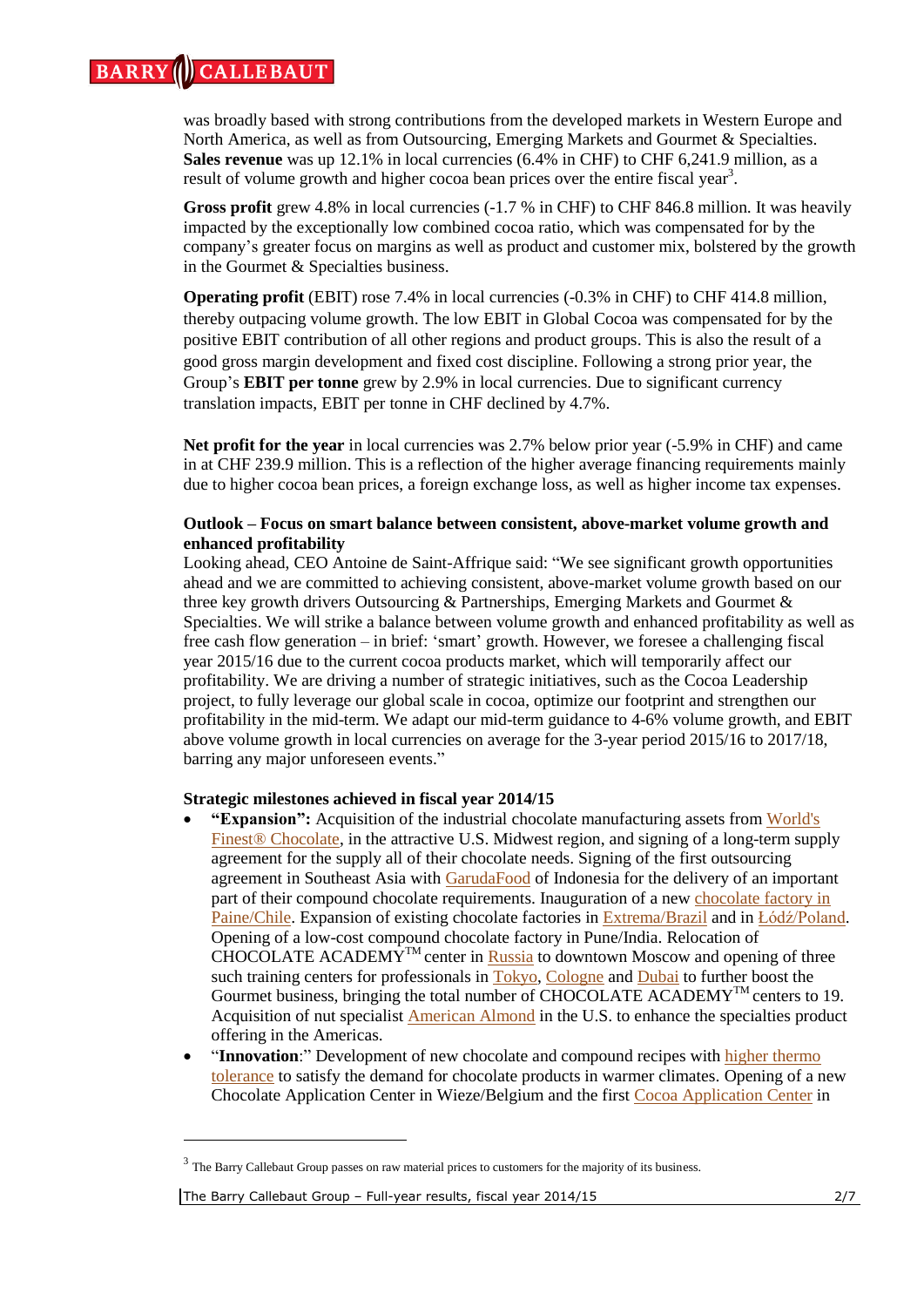Asia Pacific, located in Pasir Gudang/Malaysia. 10% of the sales revenue in fiscal year 2014/15 came from new or renovated products.

- **"Cost Leadership"**: Establishment of a Shared Service Center in Lodz/Poland, where transactional activities across Europe will be bundled.
- "**Sustainable Cocoa**": Launch of independent, nonprofit [Cocoa Horizons Foundation](https://www.barry-callebaut.com/news/2015/09/barry-callebaut-launches-cocoa-horizons-foundation) to improve the livelihoods of cocoa farmers and their communities and as a platform for chocolate companies and other contributors to invest in sustainable cocoa. More than CHF 20 million paid in farmer and farmer group premiums. Barry Callebaut partnering with The Hershey [Company](https://www.barry-callebaut.com/news/2015/08/latest-hershey-learn-grow-program-benefit-8000-cocoa-farmers-c%C3%B4te-d%E2%80%99ivoire) and [Mondelez International,](https://www.barry-callebaut.com/news/2015/10/barry-callebaut-partner-mondelez-scale-their-cocoa-life-program) respectively, to support them in their sustainability commitments and with the implementation of their cocoa sustainability programs on the ground.

# **Regional / Segment performance**

# **Region Europe<sup>4</sup> – Strong growth momentum in Western Europe and overall significant profit improvement**

The European chocolate confectionery market declined -2.6%<sup>5</sup>.

In contrast, Barry Callebaut managed to grow its sales volume in Region Europe by +3.9% to 763,646 tonnes, with a strong acceleration in the last quarter.

In Western Europe, the installation of additional manufacturing capacity, resolving the previous capacity constraints, allowed for additional growth. The region also gained and renewed long-term partnership agreements with leading regional food manufacturers. The Gourmet & Specialties business again performed well and achieved strong growth in the Beverages business.

In EEMEA (Eastern Europe, Middle East, Africa), the Food Manufacturers business came in lower than prior year due to the loss of a large customer which was not fully compensated for by the good business with the other customers. The Gourmet & Specialties business again achieved solid volume growth, driven by excellent growth in Turkey, offset by Russia, where business suffered due to the difficult political and economic situation.

Overall, sales revenue in Region Europe grew significantly by 11.0% in local currencies (-0.4% in CHF) to CHF 2,563.7 million also as a result of higher cocoa bean prices and increased sales of higher value products. Operating profit (EBIT) rose 19.7% in local currencies (+8.1% in CHF) to CHF 289.7 million, driven by better gross margins in Food Manufacturers and a strong contribution from Gourmet & Specialties.

# **Region Americas – Solid performance in a challenging market environment**

Chocolate confectionery markets in the Americas had a difficult year declining -3.5%.<sup>5</sup> In Region Americas, Barry Callebaut continued to deliver a solid performance. Sales volume went up by 4.7%, well above the market growth rate and accelerating in the second half of the year. In North America, sales volume growth was driven by wins of new Regional accounts in Food Manufacturers and Gourmet, especially the local Gourmet brands. The company signed an outsourcing agreement with World's Finest® Chocolate in Chicago, thereby establishing a new manufacturing base for the Group in the attractive Midwest region, and signing a long-term supply agreement for the supply of all their chocolate needs. In South America Barry Callebaut expanded its business in both Brazil and Chile, capitalizing on recent investments in production capacity, and recorded double-digit volume growth.

Overall, sales revenue in Region Americas increased by 11.9% in local currencies (+17.1% in CHF) and amounted to CHF 1,507.9 million. The good volume growth and product mix was largely offset by investments in structures in South America. As a result, operating profit (EBIT) was flat at -0.3% in local currencies (+3.3% in CHF) and came in at CHF 130.7 million.

1

<sup>4</sup> Renamed Region EMEA as of October 1, 2015

<sup>5</sup> Source: Nielsen, September 2014 – August 2015

The Barry Callebaut Group – Full-year results, fiscal year 2014/15 3/7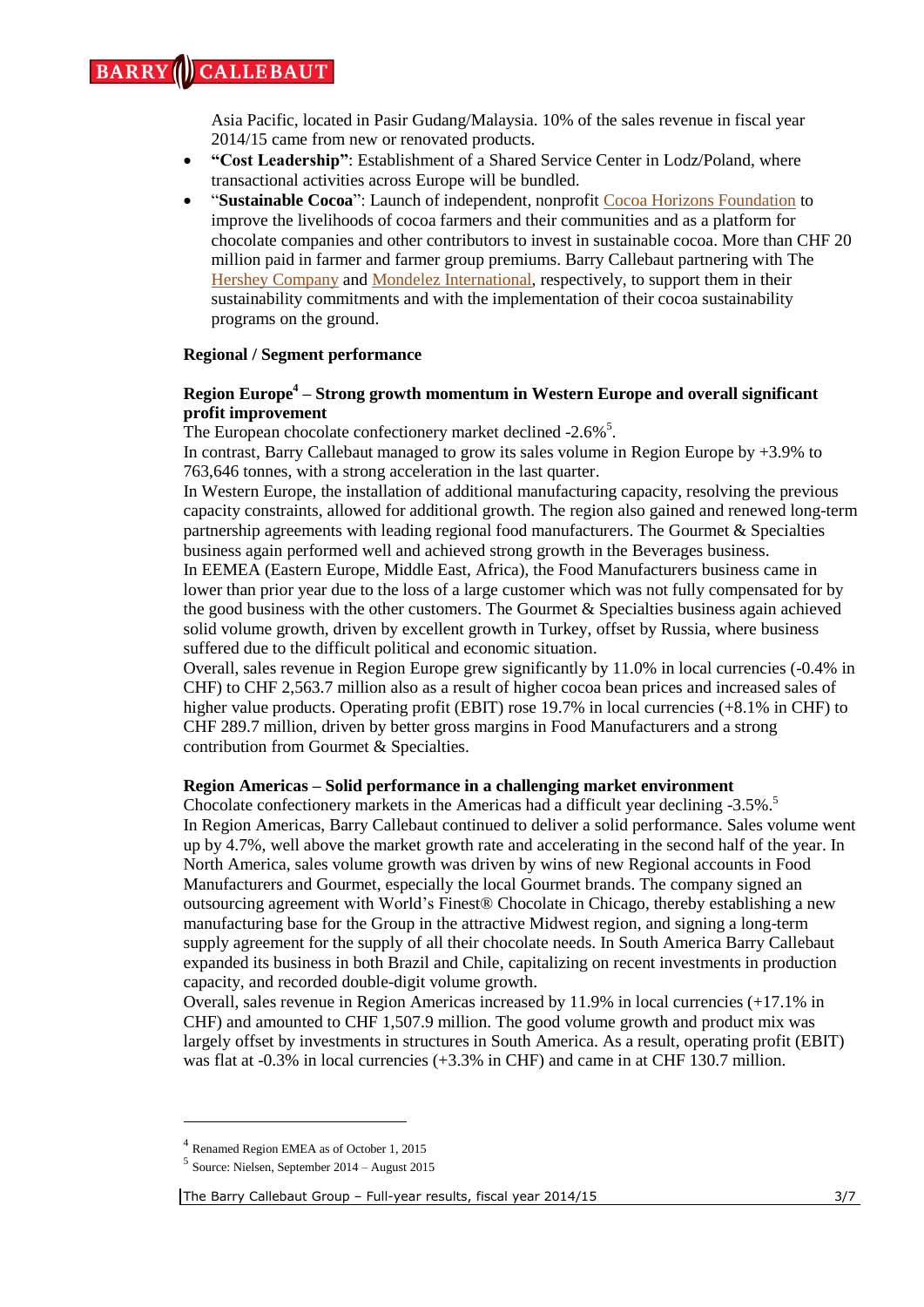#### **CALLEBAUT BARRY**

# **Region Asia Pacific – Good year with solid top- and bottom-line growth**

Chocolate markets across Asia Pacific were basically flat at -0.3%.<sup>5</sup>

Barry Callebaut's sales volume growth in Region Asia Pacific made headway against the market, rising by 7.2% to 68,984 tonnes. Growth was mainly driven by national accounts in Food Manufacturers and a double-digit increase in Gourmet. Barry Callebaut is proud to have signed the first outsourcing agreement in Southeast Asia with GarudaFood Group, one of the largest food and beverage companies in Indonesia, for the delivery of an important part of their compound chocolate requirements. This deal builds on the stronger credibility of Barry Callebaut as a business partner in Asia as well as greater presence and knowledge in the Region following the acquisition of the cocoa business from Petra Foods.

Sales revenue increased by 11.2% in local currencies  $(+8.3\%$  in CHF) and came in at CHF 269.8 million, fueled by higher sales volume and higher cocoa bean prices. Ongoing investments in sales and marketing capabilities to build the company's business in this emerging region, including the new CHOCOLATE ACADEMY™ center in Tokyo, led to somewhat slower EBIT growth compared to volume growth. Nonetheless, the operating profit EBIT increased 5.9% in local currencies (-0.4% in CHF) to CHF 26.9 million.

# **Global Cocoa – Challenging environment impacting profitability**

Sales volume went up 5.1% to 496,089 tonnes, accelerating in the last quarter. Driven by higher cocoa powder prices, sales revenue grew significantly by 13.9% in local currencies (+8.2% in CHF). A challenging market environment characterized by a historically low combined cocoa ratio triggered by grinding over-capacity and low demand for cocoa products had a negative impact on profitability. As a result, Global Cocoa recorded an operating profit EBIT of CHF 47.2 million, which represents a decrease of 33.7% in local currencies (-42.4% in CHF) compared to prior year.

In response to market conditions and to fully leverage its scale in cocoa, Barry Callebaut will adapt its business model through the Cocoa Leadership project. This multi-year project, which is one of the company's strategic initiatives announced a year ago, comprises three main building blocks: 1) differentiating and repositioning the product offering, with a focus on commercial excellence; 2) centralizing key strategic activities, such as combined cocoa ratio management; 3) optimizing the cocoa manufacturing footprint and global product flows. This includes the closure of the cocoa factory in Bangpakong, Thailand, by the end of January 2016, and the immediate reduction of production capacity in Port Klang/Malaysia.

## **Raw material price developments**

Despite a supply surplus for the 2014/15 cocoa season, **cocoa bean** prices further increased in fiscal year 2014/15 by around +5% to GBP 2,101 on August 28, 2015. In a volatile price environment, a shortfall in cocoa production in Ghana was more than compensated for by a slowdown in cocoa grinding (circa -4% year-on-year) and a record mid-crop out of Ivory Coast. Low market prices did not impact global **milk powder** production, which remained stable at high levels globally. Demand for milk powder did not recover, resulting in the lowest prices since 2009 in the EU and since 2002 on the world market after a short rally. Prices closed around 15% lower than prior year.

The world **sugar** market continued its downward trend, reaching on August 24, 2015 its lowest point since 2008. The constant weakness of the Brazilian Real (weakest level since 2002) together with over-supply and the short position of funds were the main drivers of this price fall. In Europe, the reduction of preferential imports have eroded stock levels to 1.2 million tonnes vs 2 million tonnes for the previous year, leading to a price recovery.

# **Change at the helm of Barry Callebaut**

On October 1, 2015, Antoine de Saint-Affrique took over from Juergen Steinemann as CEO of Barry Callebaut. As communicated earlier, Antoine de Saint-Affrique joined Barry Callebaut from Unilever, where he was President Foods and Member of the Group Executive Committee.

The Barry Callebaut Group – Full-year results, fiscal year 2014/15 4/7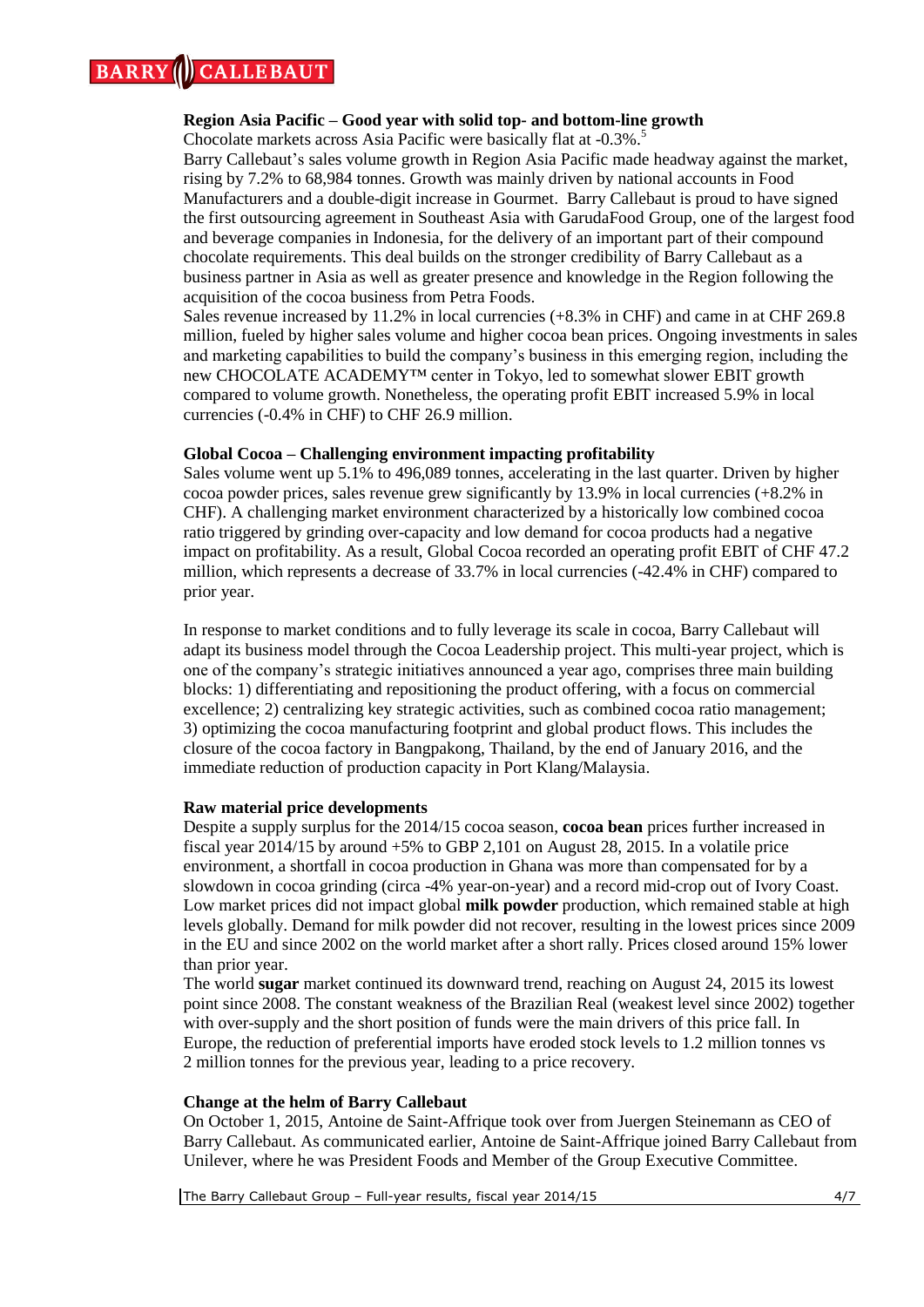#### **ALLEBAUT BARRY**

The Board of Directors and the Jacobs family are very grateful to Juergen Steinemann for his outstanding leadership and significant achievements since joining Barry Callebaut in 2009. Juergen Steinemann will continue to serve on the Board of Barry Callebaut.

# **Proposals to the Annual General Meeting (AGM)**

# *Payout to shareholders*

The Board of Directors will propose a payout to shareholders of CHF 14.50 per share at the Annual General Meeting of Shareholders on December 9, 2015. This represents a stable payout ratio of 33% of the net profit. Again, the payout will be effected through a dividend payment from reserves from capital contributions. The distribution of these funds to shareholders will not be subject to withholding tax and – for individuals who are taxed in Switzerland and hold the shares privately – income tax. The dividend will be paid to shareholders on March 2, 2016, subject to approval by the Annual General Meeting of Shareholders.

# *Board of Directors*

All Board members – Andreas Jacobs, Fernando Aguirre, Jakob Baer, James L. Donald, Nicolas Jacobs, Timothy E. Minges, Andreas Schmid, Juergen B. Steinemann and Wai Ling "Winnie" Liu – will stand for re-election for another term of office of one year.

The Board proposes to the shareholders the election of Patrick De Maeseneire (born 1957, Belgian national) as new Board member and Vice Chairman. Patrick De Maeseneire served as CEO of Barry Callebaut from 2002-2009, as CEO of Adecco from 2009-2015 and has been appointed CEO of Jacobs Holding as of November 4, 2015.

#### \*\*\*

\*\*\*

# **Further information is available in the following publications available as of today:**

- Annual Report 2014/15 (micro-)website: [www.barry-callebaut.com/annual-report](http://annual-report.barry-callebaut.com/)
- Annual Report 2014/15 (PDF): [www.barry-callebaut.com/documentation](http://www.barry-callebaut.com/documentation)
- Short Report 2014/15 (English and German): [annual-report.barry-callebaut.com](http://annual-report.barry-callebaut.com/)

| Media and Analyst / Institutional Investor conferences of the Barry Callebaut Group                                                                                          |  |  |  |  |  |
|------------------------------------------------------------------------------------------------------------------------------------------------------------------------------|--|--|--|--|--|
| Wednesday, November 4, 2015<br>Date:                                                                                                                                         |  |  |  |  |  |
| Location: Barry Callebaut Head Office, Chocolate Academy™ center, Pfingstweidstrasse 60,<br>8005 Zurich/Switzerland                                                          |  |  |  |  |  |
| <b>Media: 09.30 am to 10.30 am CET</b><br>Time:                                                                                                                              |  |  |  |  |  |
| Analysts/Institutional Investors: 11.30 to approx. 1 pm CET                                                                                                                  |  |  |  |  |  |
| The conferences can be followed via telephone or audio webcast. All dial-in and access details can be<br>found on the Barry Callebaut Group's website (via the links below): |  |  |  |  |  |
| Media                                                                                                                                                                        |  |  |  |  |  |
| Analysts                                                                                                                                                                     |  |  |  |  |  |
|                                                                                                                                                                              |  |  |  |  |  |

\*\*\*

# **Financial calendar for fiscal year 2015/16 (September 1, 2015 to August 31, 2016):**

| Annual General Meeting 2014/15 | December 9, 2015 |
|--------------------------------|------------------|
| 3-month key sales figures      | January 20, 2016 |
| Half-year results              | April 6, 2016    |
| 9-month key sales figures      | July 7, 2016     |
| Full-year results 2015/16      | Nov 2, 2016      |
| Annual General Meeting 2015/16 | December 7, 2016 |
|                                |                  |

The Barry Callebaut Group – Full-year results, fiscal year 2014/15 5/7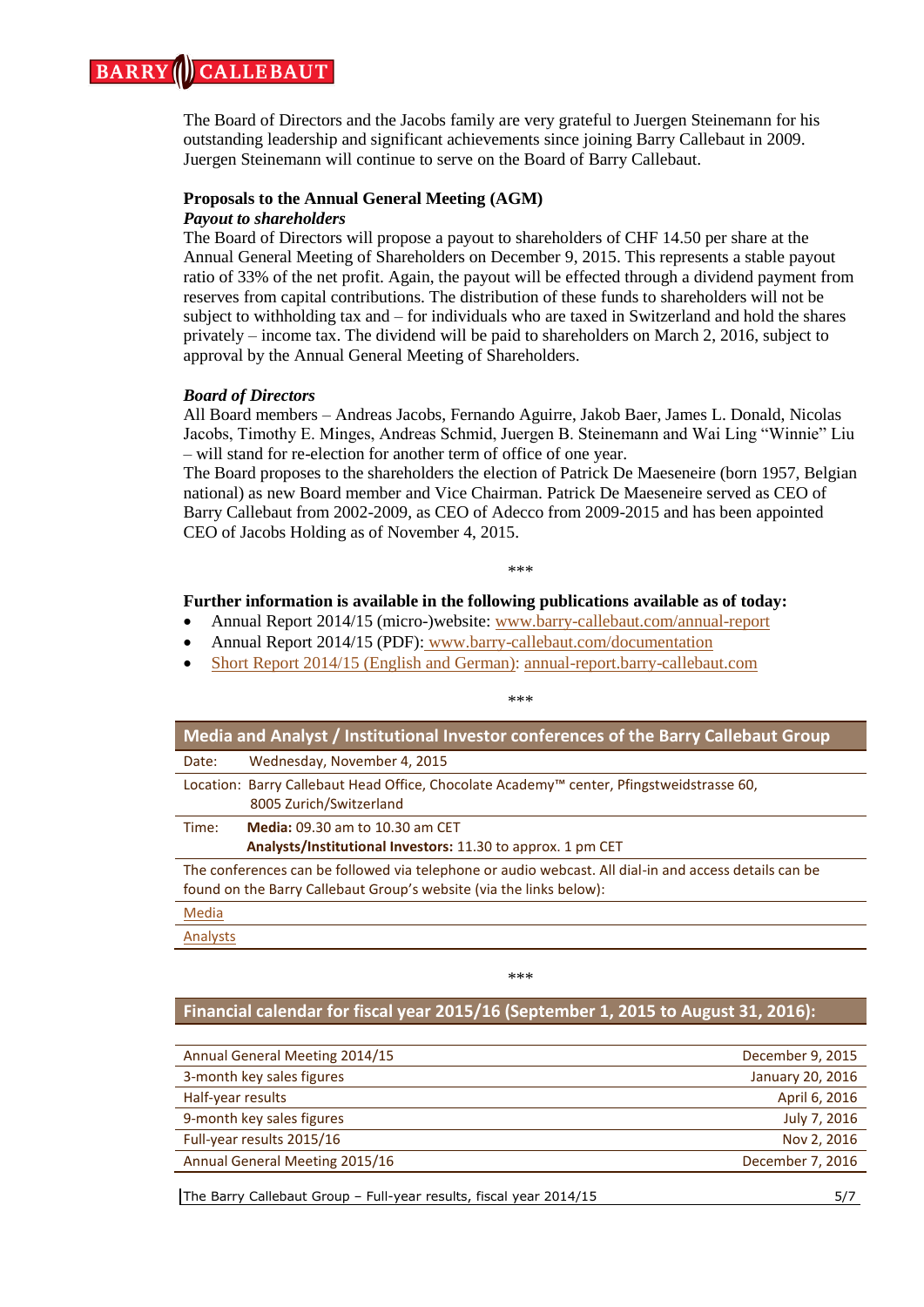## *About Barry Callebaut Group (www.barry-callebaut.com):*

*With annual sales of about CHF 6.2 billion* (EUR 5.6 billion / USD 6.6 billion) *in fiscal year 2014/15, the Zurich-based Barry Callebaut Group is the world's leading manufacturer of highquality chocolate and cocoa products – from sourcing and processing cocoa beans to producing the finest chocolates, including chocolate fillings, decorations and compounds. The Group runs more than 50 production facilities worldwide and employs a diverse and dedicated global workforce of more than 9,000 people.*

*The Barry Callebaut Group serves the entire food industry, from industrial food manufacturers to artisanal and professional users of chocolate, such as chocolatiers, pastry chefs, bakers, hotels, restaurants or caterers. The two global brands catering to the specific needs of these Gourmet customers are Callebaut® and Cacao Barry® .*

*The Barry Callebaut Group is committed to sustainable cocoa production to help ensure future supplies of cocoa and improve farmer livelihoods. It supports the Cocoa Horizons Foundation in its goal to shape a sustainable cocoa and chocolate future.*

\*\*\*

# **Contact**

Bjoern Emde Evelyn Nassar Head of Media Relations Head of Investor Relations Barry Callebaut AG Barry Callebaut AG Phone: +41 43 204 03 26 Phone: +41 43 204 04 23 bjoern\_emde @barry-callebaut.com evelyn\_nassar@barry-callebaut.com

# **for the media: for investors and financial analysts:**

\*\*\*

The Barry Callebaut Group – Full-year results, fiscal year 2014/15 6/7